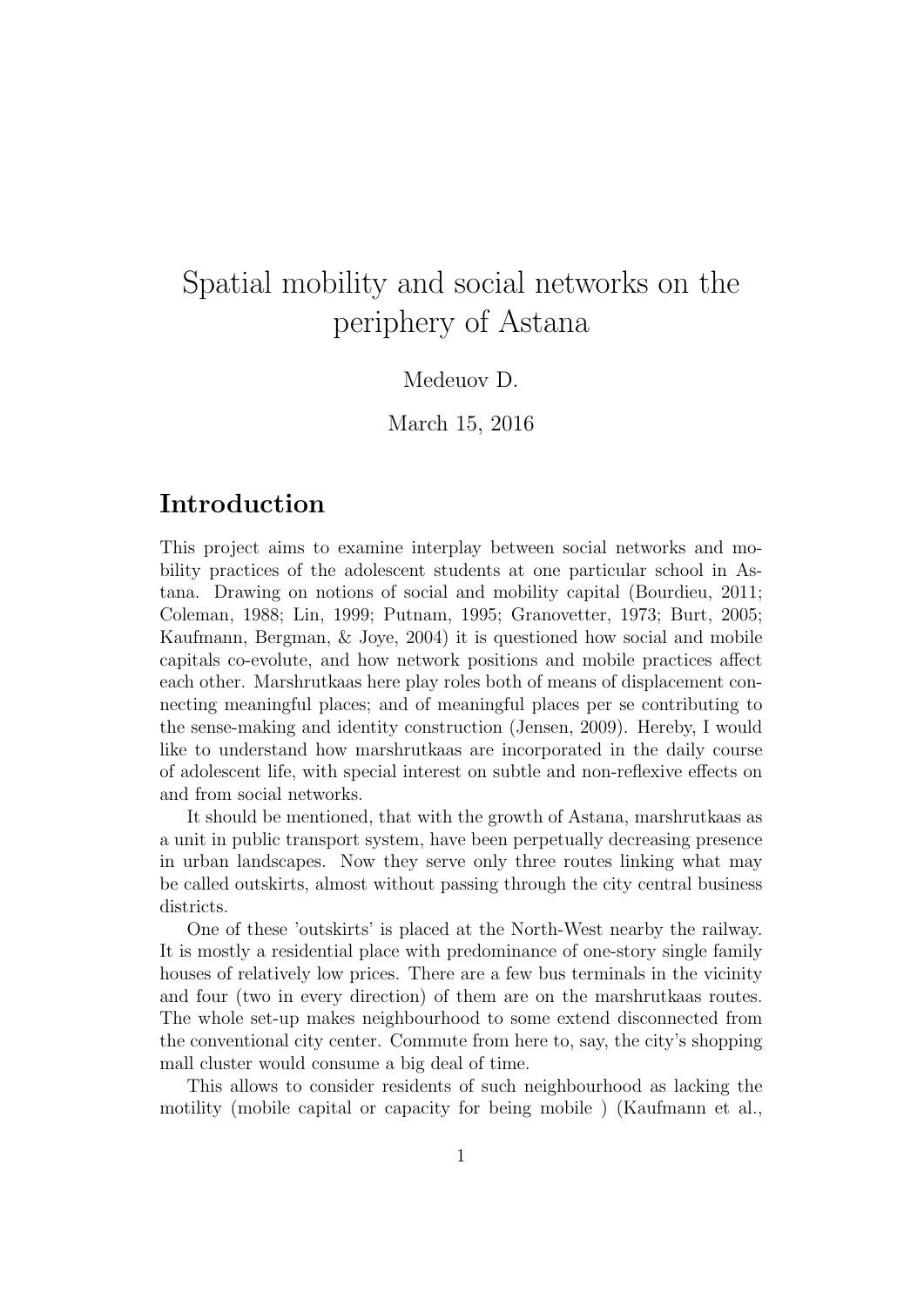2004) as their interactions with the rest of the city (and resources allocated in the city) require more efforts compared with, for example, residents living about public transport hubs. In other words, the city less shrunk and accessible for them. They are more dependent on cars, which, in turn, at the level of households creates specific patterns of access and shared usage of a car, as well as power relations and negotiation of social statuses and roles. For example, car ownership may entail obligations to deliver other household members to school or work in order depending on their statuses.



Figure 1: Bus terminals are no less than 500 meters away from the school (blue pin)

As it was said, in this project I am going to focus on the experiences of high schools students of the neighbourhood as assume their reliance on public transport. There are several additional reasons to justify it. First, at this time adolescents usually increase their motility. They can attend an event, visit a friend, or just walk through the neighbourhood without informing parents or relatives.

Second, with maturation students accumulate social ties obliging for copresences, and displacements. Some of the social ties, such as romantic one's, demand specific settings and locations (e.g. cinema). Access to and skills for public transport, thus, can acquire additional value, as the neighbourhood arguably is far away from cinemas and places suitable for leisure activities.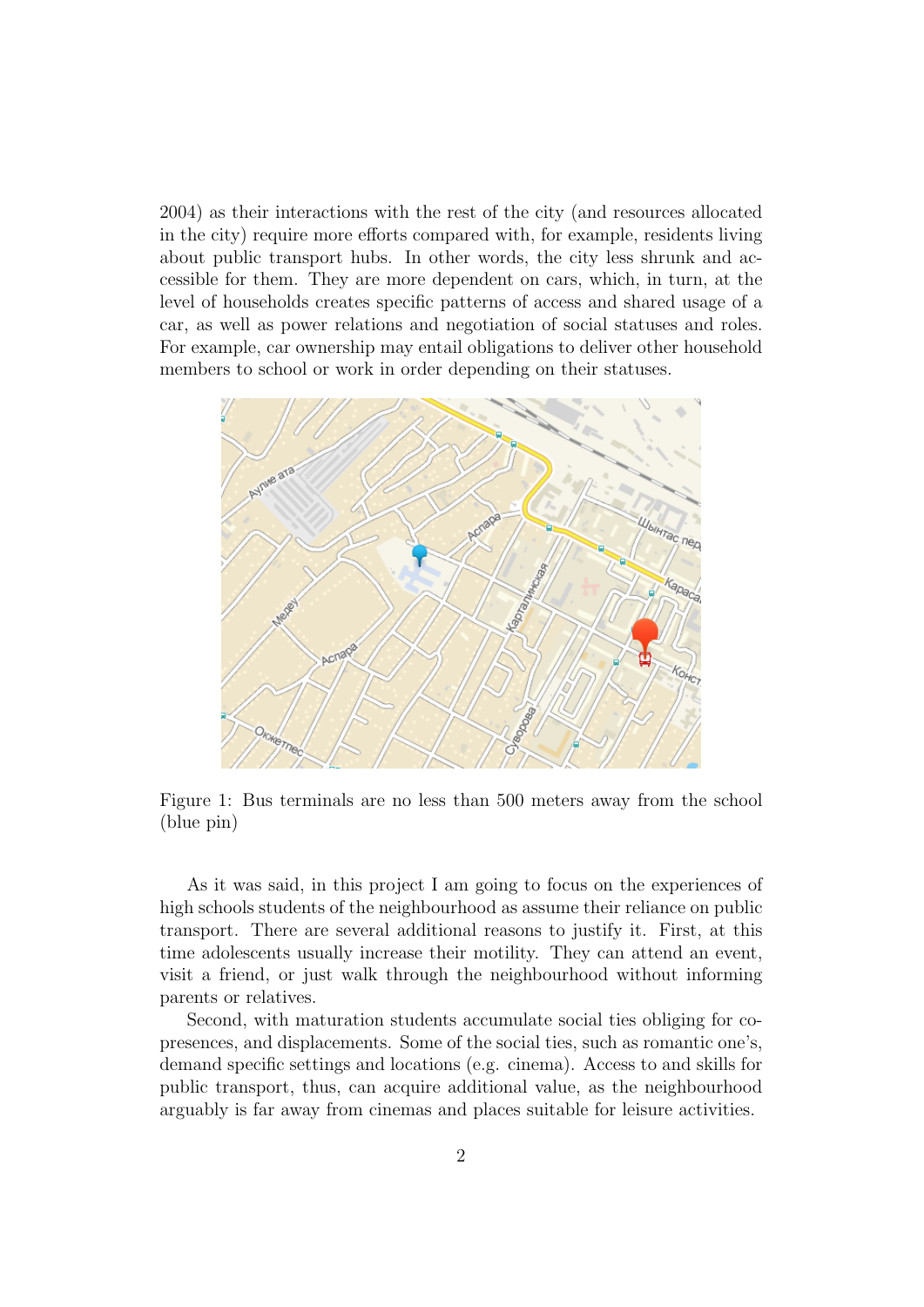In a broader sense, public transport routes provide opportunity to explore the city and limit one's experience of the city simultaneously. Displacement involves dealing with social issues of norms, power, identity and culture formation (Jensen, 2009), but a sample space of these entities is at least constrained by deliberately constructed transport systems (including marshutkaas routes). As a consequence, experience of travelling through the city can, firstly, be building material for identity construction, and secondly, negotiated to obtain popularity and social ties (social capital).

Hereby, I consider interplay between motility, city experience (knowledge of the city), and social capital. I do not define specific causal paths, as suppose influence in every direction. For example, motility could affect social capital directly making someone suitable for shared visit to a cinema or a sport club, as well as indirectly through knowledge of places to hang out. Moreover, the reverse order is possible, since social ties to someone who posses knowledge and mobile are likely to increase one's knowledge and mobility in turn.

The goal, hence, is not only in considering mobile capital as a prerequisite for dominant positions in social networks, but in examining how social networks influence motility and experience of the city as well. Given the disconnectedness of the neighbourhood, and the local school in particular, I am going to narrow investigation of such interplay down to the school settings, supposing that mutual effects should be more articulated and visible in this enclosed environment.

By this, I consider the school as a sort of exchange point where adolescents negotiate motility, knowledge and social capital. However, in this terminology, the school is not a unique place to acquire social ties, as other formal and informal settings (e.g. sport clubs or street gangs) can foster them. Hence, while focusing on the school, I will account for social capital outside, which again brings the idea of motility as a possible contributor to existence of such ties.

### Research plan overview

Phase 1: Ethnographic data collection (May-June, 2016; September-October, 2016).

I am going to get a job as a part-time teacher in the school at the aforementioned neighborhood. At first, I will get to know the students and the staff of the school and will get their permission to conduct this research. Then, I will start participant observation of the students. I will compliment participant observation with at least to ten in-depth interviews with students. At the